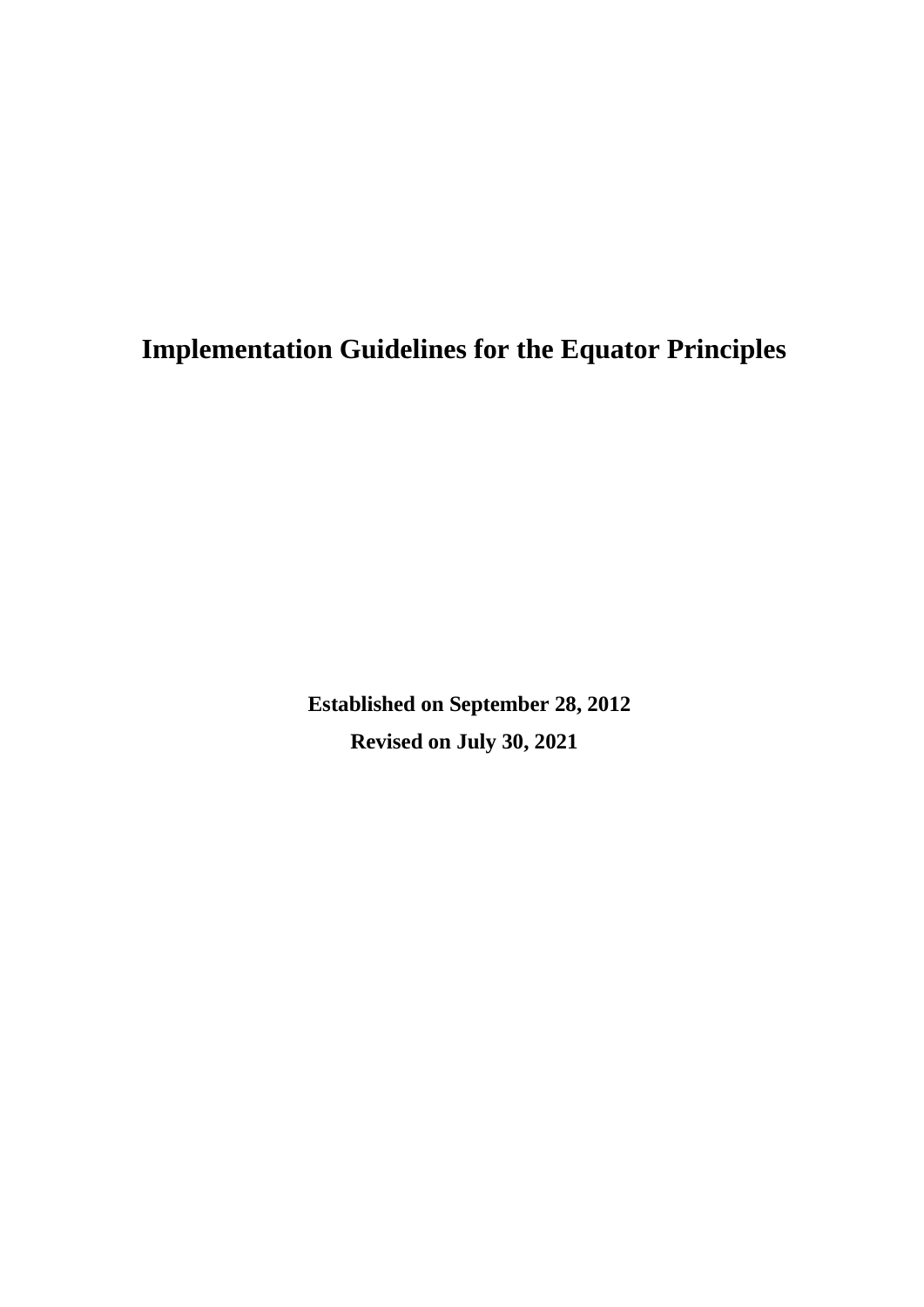# **Table of Contents**

| <b>Chapter 1</b> |                                                                                                |
|------------------|------------------------------------------------------------------------------------------------|
| 1.               |                                                                                                |
| 2.               |                                                                                                |
| 3.               |                                                                                                |
| 4.               |                                                                                                |
| <b>Chapter 2</b> |                                                                                                |
| 1.               |                                                                                                |
| 2.               |                                                                                                |
| 2.1              |                                                                                                |
| 2.2              |                                                                                                |
| 2.3              |                                                                                                |
| 3.               |                                                                                                |
| 3.1              |                                                                                                |
| 3.2              |                                                                                                |
| <b>3.3</b>       |                                                                                                |
| 3.4              | Principle 4: Environmental and Social Management System and Equator Principles Action Plan. 9  |
| 3.5              |                                                                                                |
| 3.6              |                                                                                                |
| 3.7              |                                                                                                |
| 3.8              |                                                                                                |
| 3.9              |                                                                                                |
|                  | Annex A: Climate Change: Alternatives Analysis, Quantification and Reporting of Greenhouse Gas |
|                  |                                                                                                |
|                  |                                                                                                |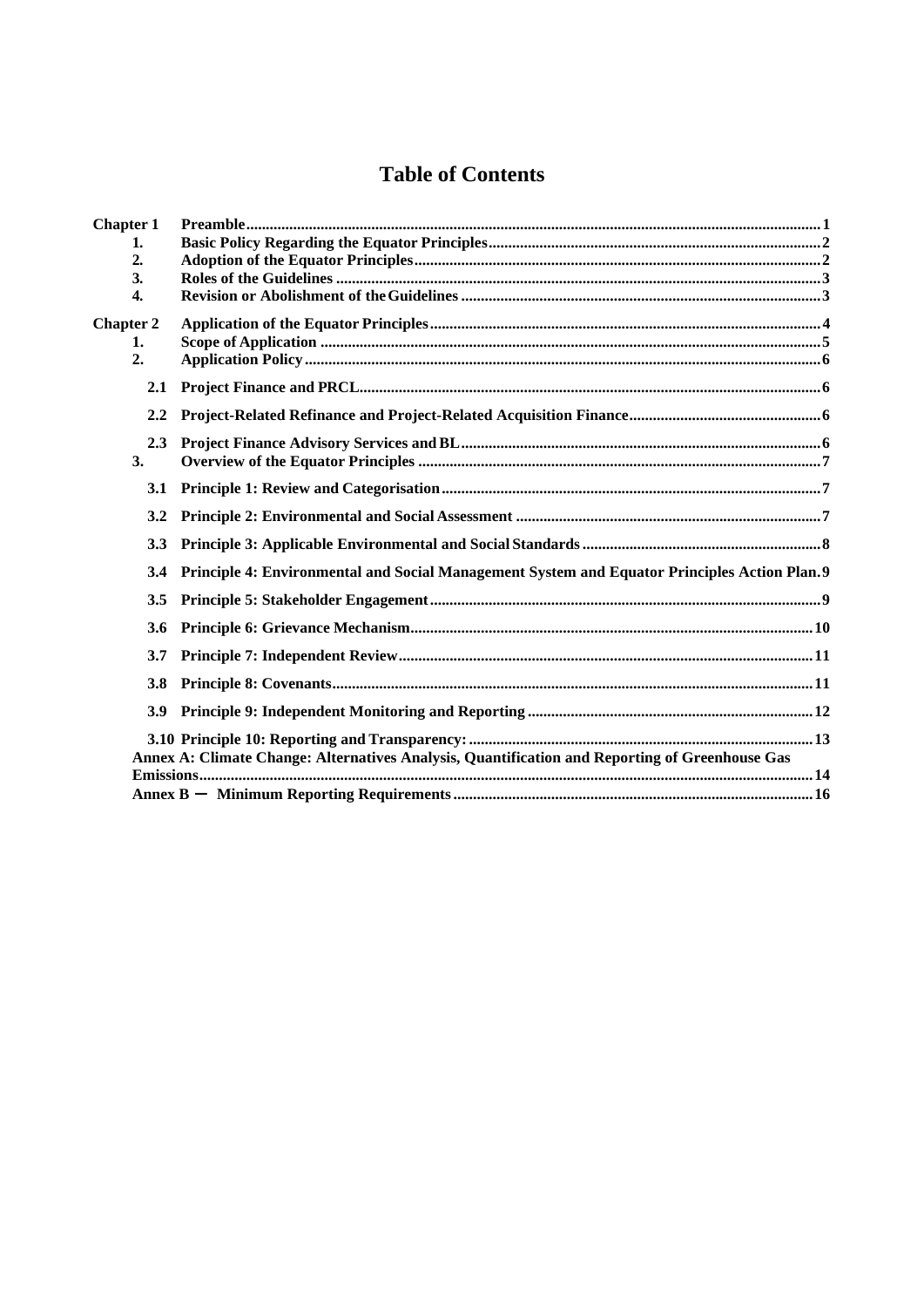<span id="page-2-0"></span>**Chapter 1 Preamble**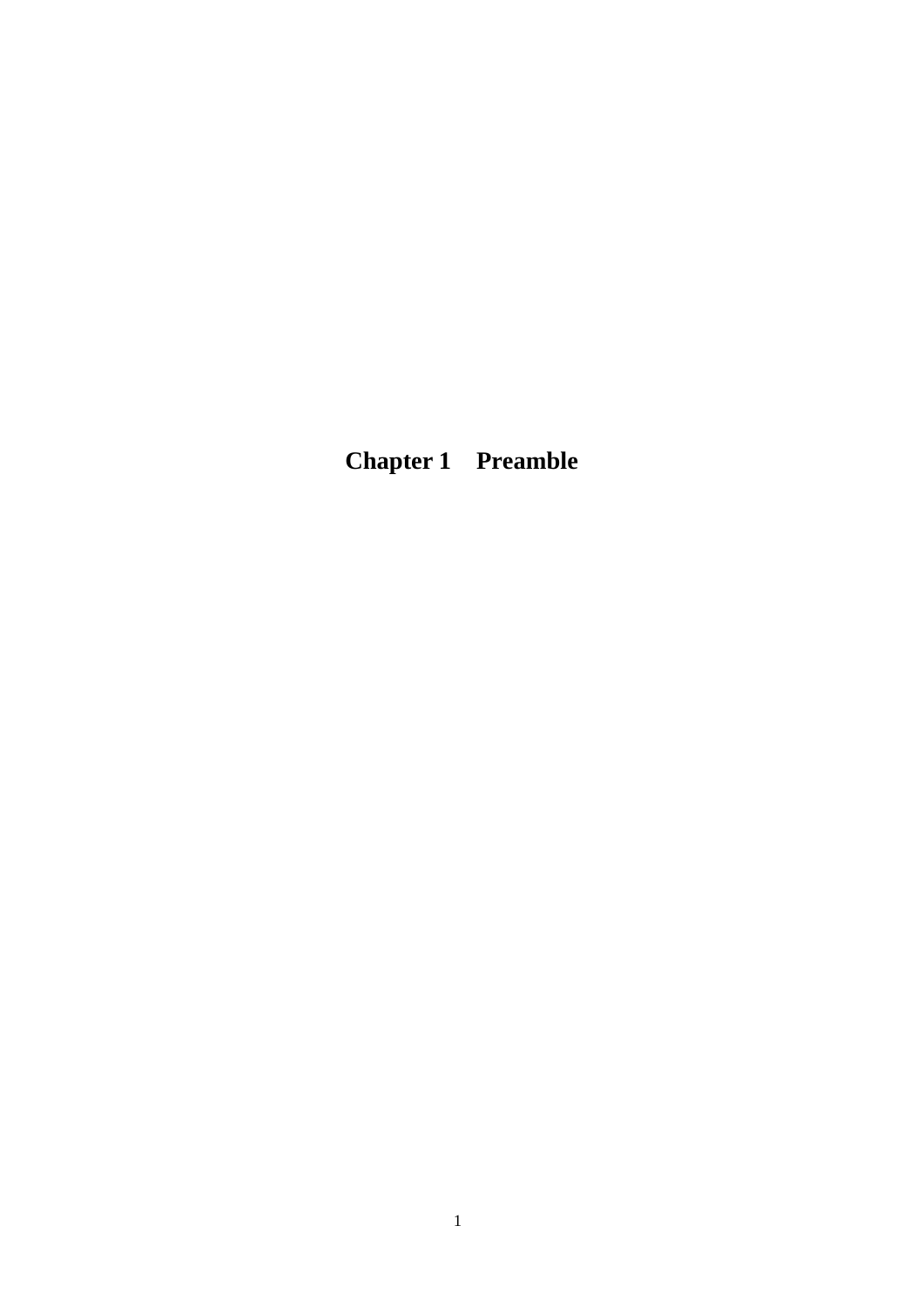#### <span id="page-3-0"></span>**1. Basic Policy Regarding the Equator Principles**

Project financiers often encounter environmental and social policy issues, particularly with respect to loans to projects. We, the MUFG Bank, Ltd. (hereinafter "MUFG Bank"), recognize that financial institutions should be leading players in promoting environmental management and development that comply with our social responsibility.

In adopting the Equator Principles (hereinafter "the Principles"), we seek to ensure that the projects we finance are developed in a manner that is socially responsible and reflect sound environmental management practices. We recognize the importance of climate change, biodiversity, and human rights, and believe negative impacts on project-affected ecosystems, communities, and climate should be avoided where possible. If these impacts are unavoidable, they should be minimized while the remaining adverse effects should be mitigated and/or offset appropriately.

We believe that adoption of and adherence to the Principles offers significant benefits to ourselves, our customers and other stakeholders.

In adopting the Principles, we undertake to review carefully all projects we finance. We will not provide loans to projects where the client will not or is unable to comply with our policies and processes on environmental and social considerations.

# <span id="page-3-1"></span>**2. Adoption of the Equator Principles**

The Principles serve as a framework to assist financial institutions in dealing with potential environmental and social risks when providing project finance loans or related advisory services. The Principles consist of 10 principles. Principles 1 to 9 refer to the process of decision-making and management of environmental and social risks and/or impacts. Principle 10 requires the reporting and disclosure of the application of the Principles by financial institutions and certain information disclosure by clients. MUFG Bank adopted the Principles in December 2005 and started its application for reporting from January 4, 2006. MUFG Bank and MUFG Union Bank disclose the data.

The Principles were established in June 2003 and went through three revisions in June 2006, June 2013 and July 2020. MUFG Bank has started applying the July 2020 version from July 1, 2020. The information disclosure regarding the implementation of the Principles includes all projects that completed the Confirmation of Environmental and Social Considerations during the business year. The business year starts on April 1 and ends on March 31. The Confirmation of Environmental and Social Considerations is defined as a procedure for confirming that the environmental and social considerations of project are in accordance with the Principles and these Guidelines.

It is the responsibility of MUFG Bank's management to ensure the adoption of appropriate procedures for the adherence to the Principles. MUFG Bank's commitment regarding the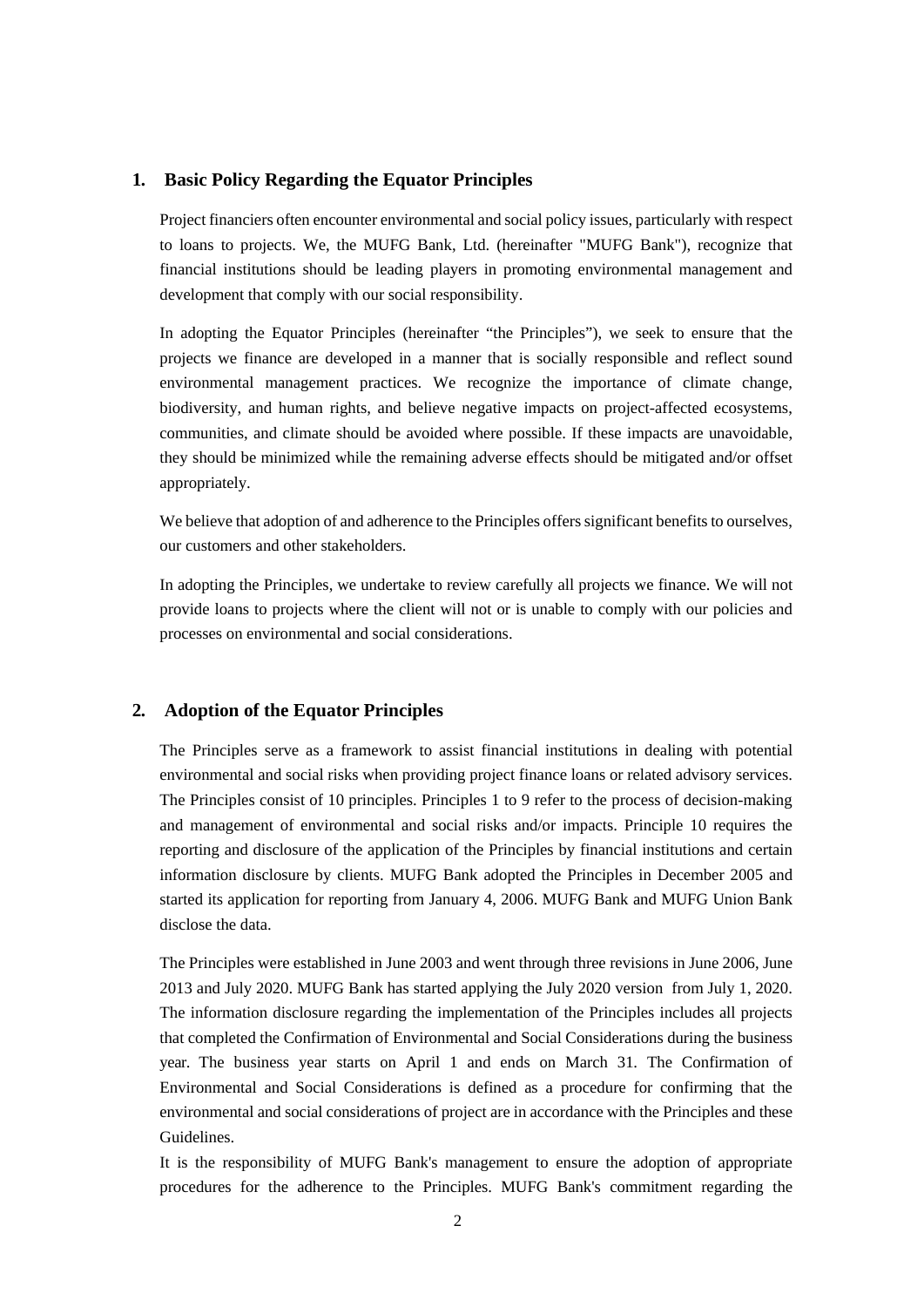Principles is to apply them to the extension of project related loans and to the provision of advisory services for potential project finance business.

# <span id="page-4-0"></span>**3. Roles of the Guidelines**

These "Implementation Guidelines for the Equator Principles" (hereinafter "the Guidelines") present the way the Principles are implemented by MUFG Bank as well as how their application is reported on the Mitsubishi UFJ Financial Group's webpage referring to the Principles (hereinafter "the Webpage"). By developing the Guidelines, MUFG Bank aims that the information on the Principles provided in the Webpage and the Guidelines contributes to the Webpage users, is reliable in light of its purpose, is complete and accurate, and is in clearly understandable terms.

# <span id="page-4-1"></span>**4. Revision or Abolishment of theGuidelines**

Procedures implemented by MUFG Bank regarding the Principles shall be reviewed at least once a year and be amended as necessary. The amendment will be immediately informed to the divisions concerned to whom a relevant training will be provided if such need arises.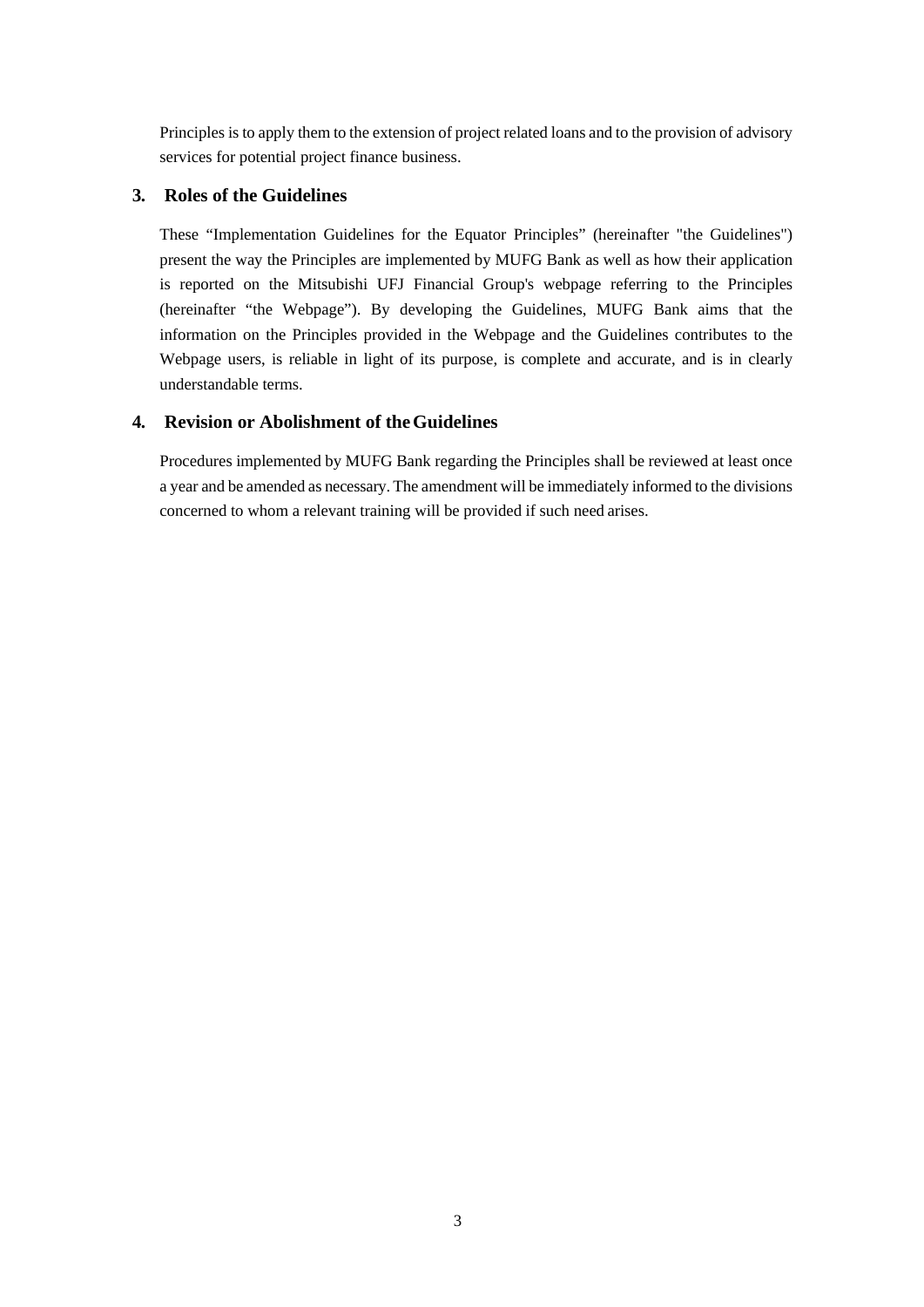<span id="page-5-0"></span>**Chapter 2 Application of the Equator Principles**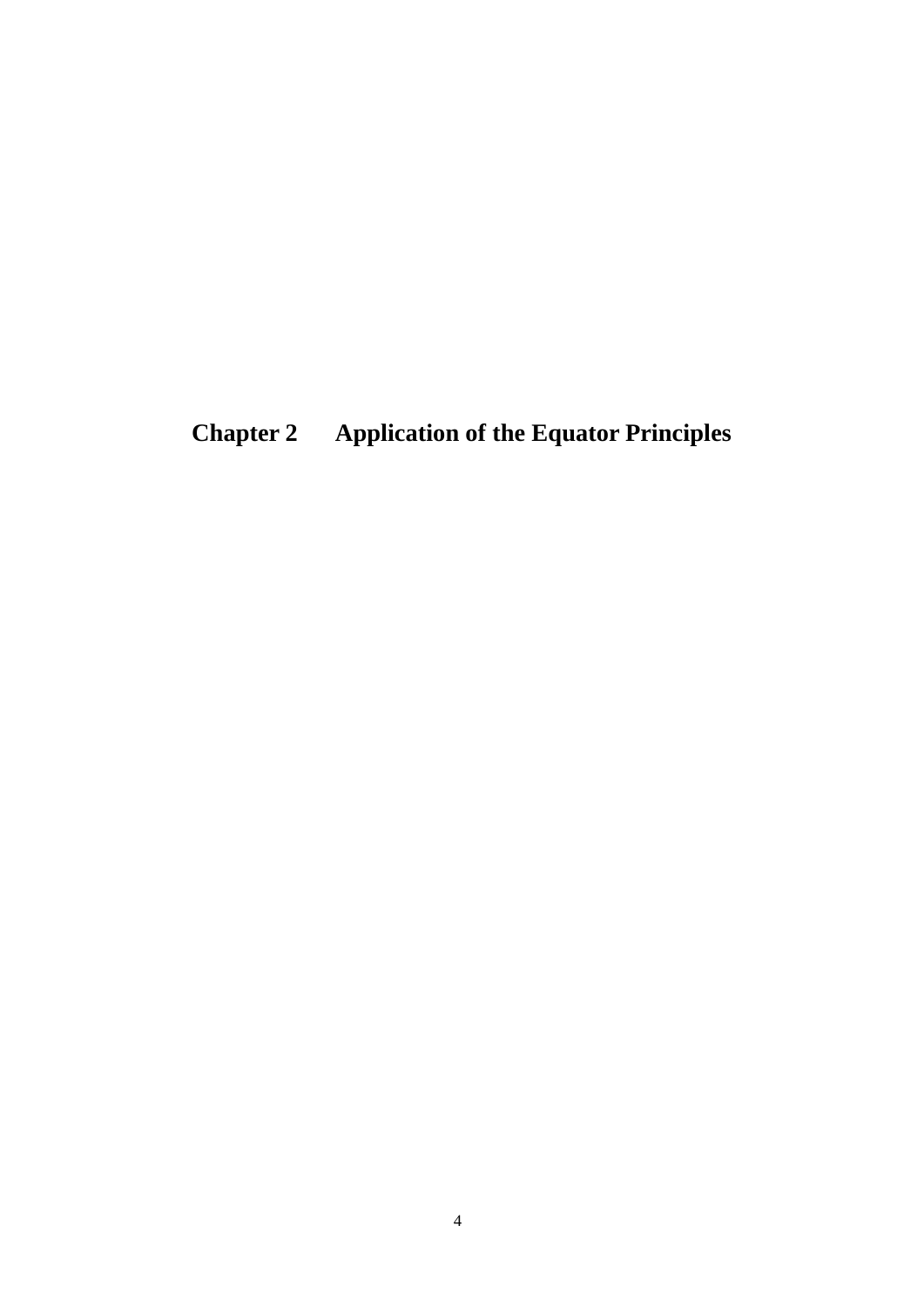# <span id="page-6-0"></span>**1. Scope of Application**

- $\triangleright$  MUFG Bank implements the Confirmation of Environmental and Social Considerations based on the Principles for new projects that meet any of the following 5 requirements:
	- (1) Project Finance Advisory Services where the project's total capital cost is US\$10 million or more;
	- (2) Project Finance with a total capital cost of US\$10 million or more;
	- (3) Project-Related Corporate Loans (including buyer's credit, hereinafter "PRCL")<sup>[1](#page-6-1)</sup> where all of the following three criteria are met:
		- i. The majority of the  $\text{loan}^2$  $\text{loan}^2$  is related to a project over which the client has Effective Operational Control (either direct or indirect)[3](#page-6-3) .
		- ii. The total aggregate loan amount and MUFG Bank's individual commitment (before syndication or sell down) are each at least US\$50 million.
		- iii. The loan tenor is at least two years.
	- (4) Bridge Loan (hereinafter "BL") with loan tenor less than 2 years that is planned to be refinanced by Project Finance or PRCL which are expected to fall under (2) or (3) above.
	- (5) Project-Related Refinance and Project-Related Acquisition Finance, where all of the following three criteria are met:
		- i. The underlying project was financed in accordance with the Equator Principles framework.[4](#page-6-4)
		- ii. There has been no material change in the scale or scope of the project.
		- iii. Project completion has not yet occurred at the time of the signing of the facility or loan agreement.

#### $[n.b.]$

#### **Definition of Project Finance based on Basel II**

Project finance is "a method of funding in which the lender looks primarily to the revenues generated by a single project, both as the source of repayment and as security for the exposure. This type of financing is usually for large, complex and expensive installations that might include, for example, power plants, chemical processing plants, mines, transportation infrastructure, environment, and telecommunications infrastructure. Project finance may take the form of financing of the construction of a new capital installation, or refinancing of an existing installation, with or without improvements. In such transactions, the lender is usually paid solely or almost exclusively out of the money generated by the contracts for the facility's output, such as the electricity sold by a power plant. The borrower is usually an SPE (Special Purpose Entity) that is not permitted to perform any function other than developing, owning, and operating the installation. The consequence is that repayment depends primarily on the project's cash flow and on the collateral value of the project's assets."

 $\triangleright$  While the Principles are not intended to be applied retroactively, MUFG Bank will apply them

<span id="page-6-1"></span><sup>&</sup>lt;sup>1</sup> For all Category A and, as appropriate, Category B projects, Project-Related Corporate Loans shall include loans to national, regional or local governments, governmental ministries and agencies.

<span id="page-6-2"></span> $2$  When the amount for financing a project is more than 50%.

<span id="page-6-3"></span><sup>&</sup>lt;sup>3</sup> Ex. A client's investment ratio exceeds 50%.

<span id="page-6-4"></span><sup>4</sup> Project which MUFG and/or other EPFI(s) are existing lender(s) and already have applied EP to the project.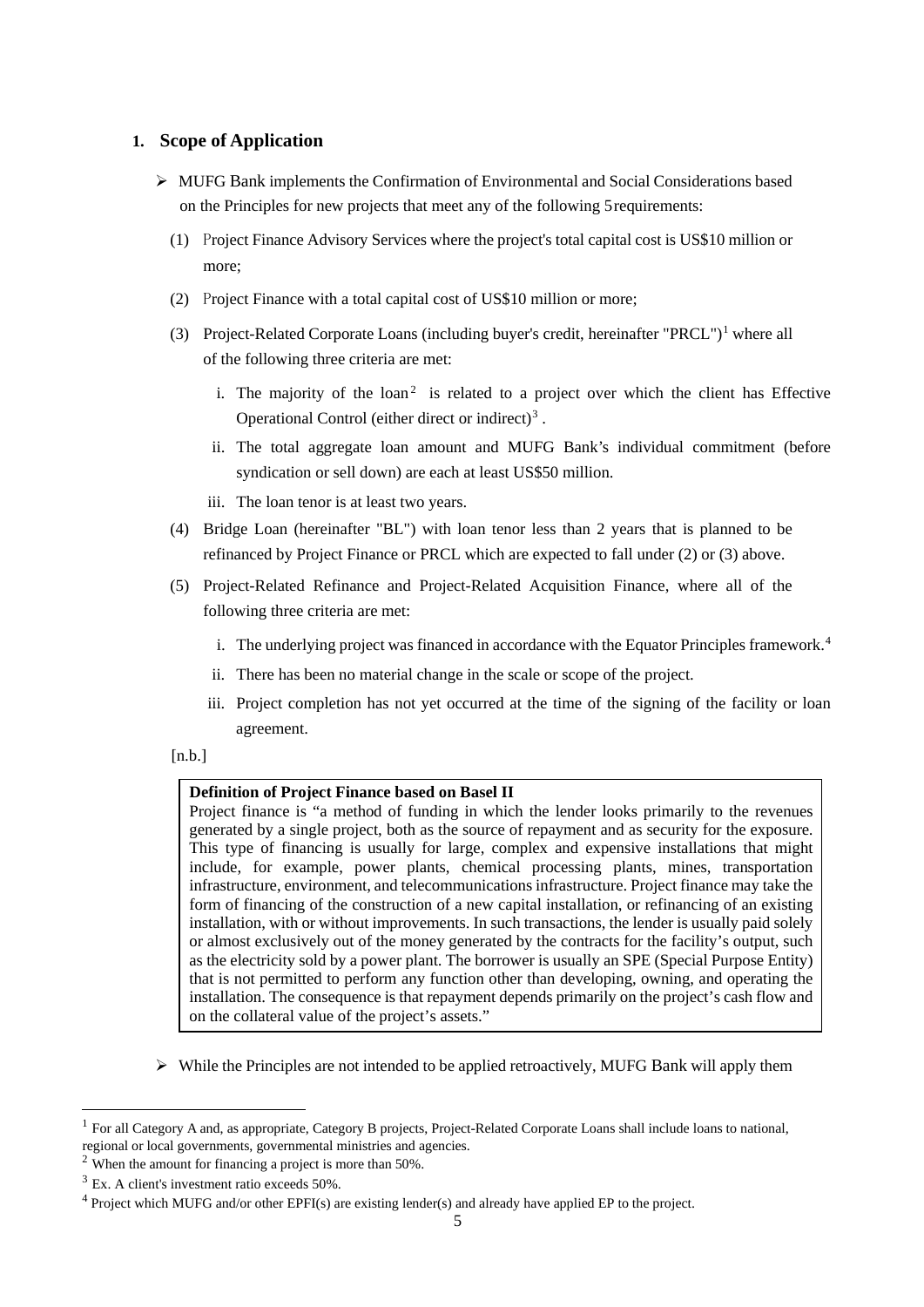to all projects covering expansion or upgrade of an existing facility.

- $\triangleright$  MUFG Bank does not apply the Principles to the followings:
- (1) Asset finance
- (2) Market risk transactions
- (3) Lease
- (4) Letters of credit
- (5) General working capital expenditures loans
- (6) General corporate purpose loans

#### <span id="page-7-0"></span>**2. Application Policy**

#### <span id="page-7-1"></span>**2.1 Project Finance and PRCL**

 As a general rule, MUFG Bank does not provide loans to projects where the client does not satisfy the relevant requirements of principles 1 to 10 of the Principles.

#### <span id="page-7-2"></span>**2.2 Project-Related Refinance and Project-Related Acquisition Finance**

 $\triangleright$  MUFG Bank will take reasonable measures to ensure that all relevant existing environmental and social obligations continue to be included in new financing documentation. In case EPFI(s) other than MUFG are existing lender(s) and already have applied EP to the project, the project will be subject to application policy for Project Finance, PRCL and Bridge Loans.

#### <span id="page-7-3"></span>**2.3 Project Finance Advisory Services andBL**

- When providing Project Finance Advisory Services or BL to clients, MUFG Bank commits to making them aware of the necessity of applying the Principles to the anticipated project, and requesting them to confirm their intention to adhere to the requirements of the Principles when seeking financing through Project Finance or PRCL.
- $\triangleright$  MUFG Bank will guide and support the client through the steps required to apply the Principles.
- $\triangleright$  In addition, when providing BL, MUFG Bank will implement the followings in accordance with the progress of the project:
- (1) MUFG Bank will require a client with a BL classified as Category A or B under "**3.3.1 Principle 1**" below to confirm that it will undertake an Environmental and Social Impact Assessment (ESIA) during the investigation phase to confirm that the project will not have undesirable environmental and social effects during the loan period.
- (2) For a BL for a project that is expected to start during the loan period and for which environmental and social assessment documentation is ready, MUFG Bank will, where appropriate, work with the client to identify an independent environmental and social consultant and develop a scope of work to commence an independent review described in "**[3.3.7 Principle](#page-12-0) 7**" below.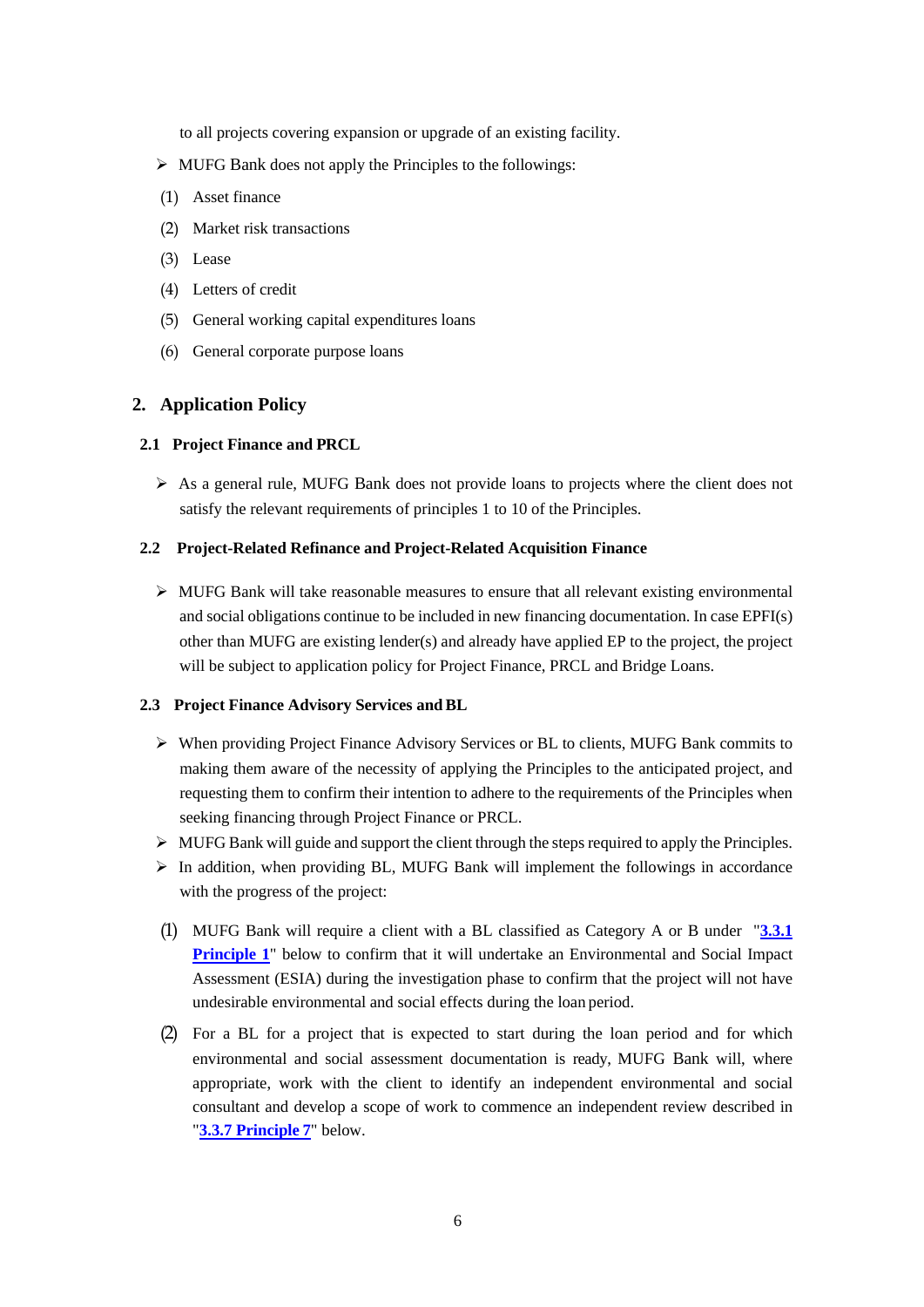# <span id="page-8-0"></span>**3. Overview of the Equator Principles**

#### <span id="page-8-1"></span>**3.1 Principle 1: Review and Categorisation**

MUFG Bank categorizes each project as Category A, B, or C based on the magnitude of potential environmental and social risks and impacts, including those related to human rights, climate change, and biodiversity, using a predefined form based on information in a screening form provided by the client.

- $\triangleright$  MUFG Bank determines the category classification in accordance with the results of the Equator Principles Review based on the ESIA Report and/or the independent reports prepared by external experts.
- $\triangleright$  Definition of each category:

| Category     | <b>Definition</b>                                                                                                                                                                                                  |
|--------------|--------------------------------------------------------------------------------------------------------------------------------------------------------------------------------------------------------------------|
| $\mathbf{A}$ | Projects with potential significant adverse environmental and social risks<br>and/or impacts that are diverse, irreversible or unprecedented.                                                                      |
| B            | Projects with potential limited adverse environmental and social risks and/or<br>impacts that are few in number, generally site-specific, largely reversible and<br>readily addressed through mitigation measures. |
| $\mathbf C$  | Projects with minimal or no social or environmental and social risks and/or<br>impacts.                                                                                                                            |

#### <span id="page-8-2"></span>**3.2 Principle 2: Environmental and Social Assessment**

- MUFG Bank applies this Principle to all Category A and B projects.
- $\triangleright$  MUFG Bank shall implement the Equator Principles Review by using predefined checklists, etc., based upon the screening questionnaire, assessment documentation, and an independent report in which external experts evaluate the above mentioned documents from the lender's point of view to confirm that the project is in accordance with the Principles and other relevant environmental and social covenants.
- $\triangleright$  The Assessment Documentation will be an adequate, accurate and objective evaluation and presentation of the environmental and social risks and impacts, whether prepared by the client, consultants, or external experts. For Category A, and as appropriate, Category B projects, the Assessment Documentation includes an Environmental and Social Impact Assessment (ESIA). For other Category B and potentially C projects, a limited or focused environmental or social assessment may be appropriate, applying applicable risk management standards relevant to the risks or impacts identified during the categorization process.
- $\triangleright$  The client is expected to include assessments of potential adverse human rights impacts and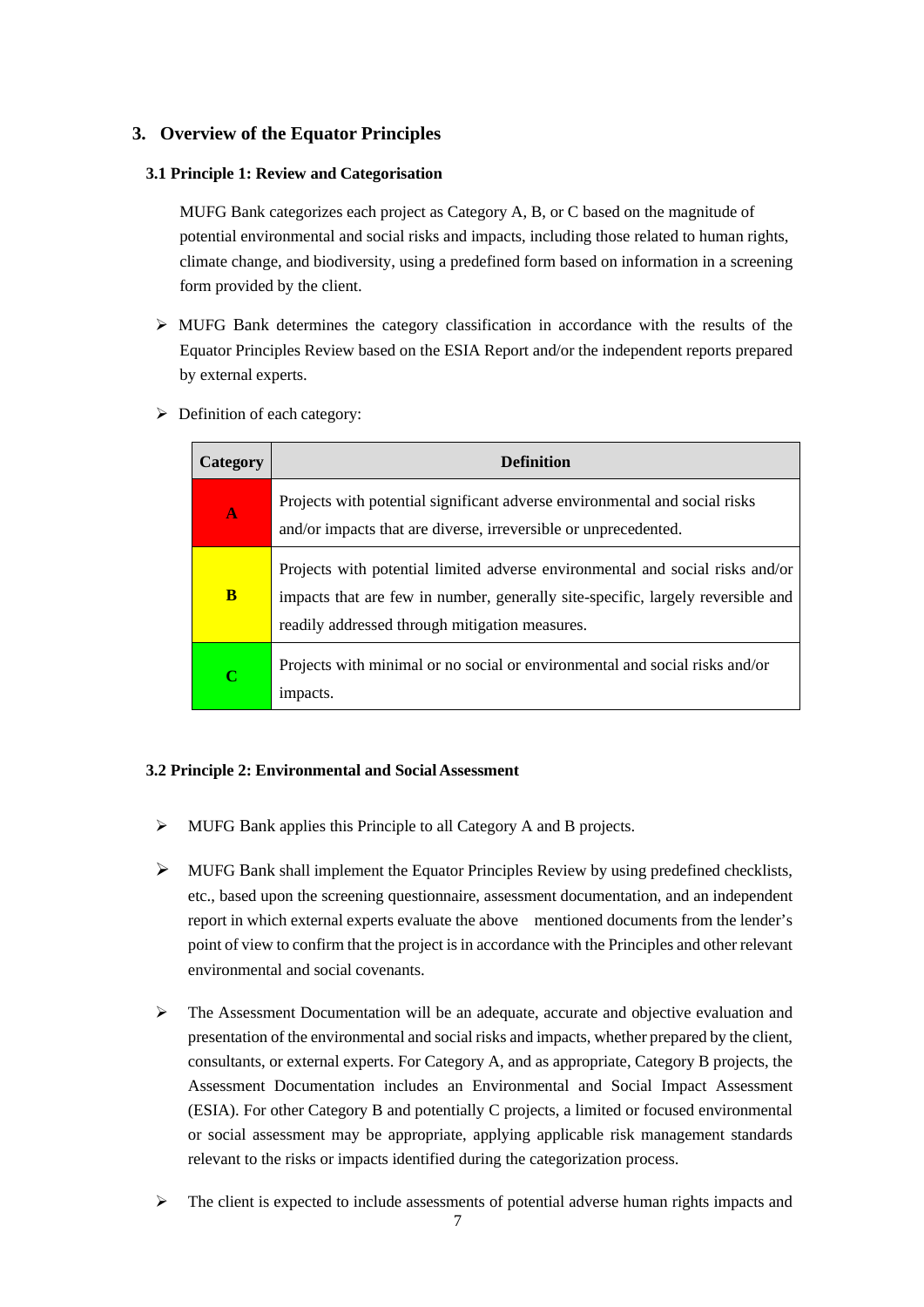climate change risks as part of the ESIA or other assessment, with these included in the assessment documentation. The client should refer to the United Nations Guiding Principles on Business and Human Rights (UNGPs) when assessing human rights risks and impacts, and the climate change risk assessment should be aligned with climate physical risk and climate transition risk categories of the Taskforce on Climate-related Financial Disclosures (TCFD).

- When MUFG Bank considers additional information is necessary in the process of the Equator Principles Review, or if environmental and social considerations for the project are not appropriately addressed, MUFG Bank shall request the client to provide additional information or to take additional measures to address the project's environmental and social issues. In limited high-risk circumstances, it may be appropriate for the client to complement its Assessment Documentation with specific human rights due diligence.
- $\triangleright$  Regarding a climate change risk assessment, MUFG Bank will require the client to consider (1) relevant climate physical risks as defined by the TCFD for all Category A and, as appropriate, Category B projects, and (2) relevant climate transition risks as defined by the TCFD and to complete an alternatives analysis for projects of greenhouse gas ("GHG") emission levels (combined Scope 1 and Scope 2 Emissions) exceeding  $100,000$  tonnes of  $CO<sub>2</sub>$ equivalent annually<sup>[5](#page-9-1)</sup>.

#### <span id="page-9-0"></span>**3.3 Principle 3: Applicable Environmental and Social Standards**

- $\triangleright$  MUFG Bank shall confirm that all projects comply with relevant environmental and social laws, regulations, permits and licenses of the project host country.
- $\triangleright$  Regarding all Category A and B projects, MUFG Bank conducts due diligence including review and confirmation of how the project and transaction meet each of the Principles
- $\triangleright$  MUFG Bank will, with supporting advice from the Independent Environmental and Social Consultant where applicable, evaluate the Project's compliance with the applicable standards. MUFG Bank checks whether the project location is in a Designated Country defined by Equator Principles Association, in order to determine which environmental and social standards to apply.
- $\triangleright$  For the Equator Principles Review for projects located in Designated Countries, MUFG Bank shall evaluate whether the project complies with relevant host country laws, regulations and permits for environmental and social matters.
- $\triangleright$  For the Equator Principles Review for projects not located in a Designated Country, MUFG Bank shall evaluate whether the project complies with international guidelines (IFC Performance Standards and World Bank Group EHS Guidelines).
- $\triangleright$  In case MUFG Bank's above evaluation of the project's compliance with applicable standard finds deviations, MUFG Bank shall judge whether such deviations are justifiable and document

<span id="page-9-1"></span> $<sup>5</sup>$  Refer to Annex A for an overview of a Climate Change Risk Assessment, including alternatives analysis requirements.</sup>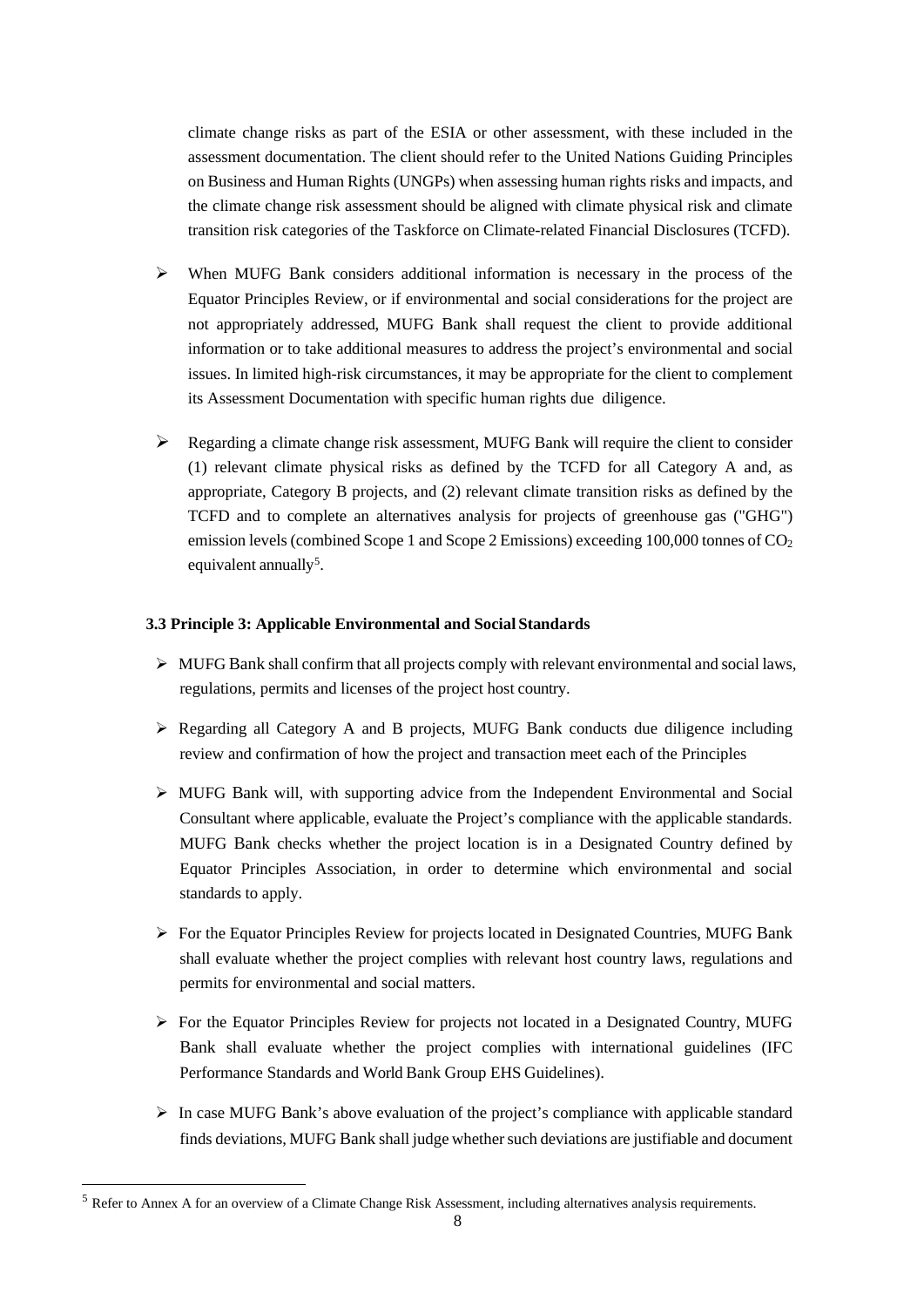the basis. In addition, for projects located in Designated Countries, MUFG Bank will evaluate the specific risks of the project to determine whether one or more of the IFC Performance Standards could be used as guidance to address those risks, in addition to host country laws. If necessary, MUFG Bank may undertake additional due diligence against additional standards relevant to specific risks of the project and apply additional requirements.

- $\triangleright$  For all Category A projects in Non-Designated Countries, site visits are generally required in the Equator Principles Review. For other Category A and B projects, site visits shall be conducted as necessary.
- $\triangleright$  For the Equator Principles Review, MUFG Bank shall confirm external information (including information received from NGOs, media, and other sources) related to environmental and social aspects about the project or sponsors to the extent possible. For identified negative information as to environmental and social aspects, MUFG Bank shall verify such information to the possible extent.

# <span id="page-10-0"></span>**3.4 Principle 4: Environmental and Social Management System and Equator Principles Action Plan**

- MUFG Bank applies this Principle to all Category A and Bprojects.
- $\triangleright$  MUFG Bank requires all client with Category A or B projects to establish and maintain an Environmental and Social Management System (ESMS).
- $\triangleright$  MUFG Bank requires clients to prepare an Environmental and Social Management Plan (ESMP) regarding matters identified in the assessment process, in order to comply with the applicable Environmental and Social Standards determined in Principle 3.
- $\triangleright$  In case MUFG Bank judges that the project does not meet the applicable Environmental and Social Standards despite the above measures, it shall require the client to prepare an Equator Principles Action Plan (EPAP) that describes the outline of deviations from the Standards and includes a commitment from the client to meet such Standards.

#### <span id="page-10-1"></span>**3.5 Principle 5: Stakeholder Engagement**

- MUFG Bank applies this Principle to all Category A and Bprojects.
- $\triangleright$  MUFG Bank shall confirm that the client has been having consultations with project affected communities, workers and, where relevant, other stakeholders as an ongoing process in a structured and culturally appropriate manner.
- $\triangleright$  For projects with potentially significant adverse impacts on affected communities, MUFG Bank shall confirm that the ongoing consultations between the affected communities and the client constitute a sufficient Informed Consultation and Participation process.
- $\triangleright$  MUFG Bank shall confirm that the assessment documentation, or non-technical summaries thereof, should be made available to the affected communities and other stakeholders when they are recognized to be relevant, based on sufficient information disclosure by the client, for a reasonable period in the relevant local language and in a culturally appropriate manner.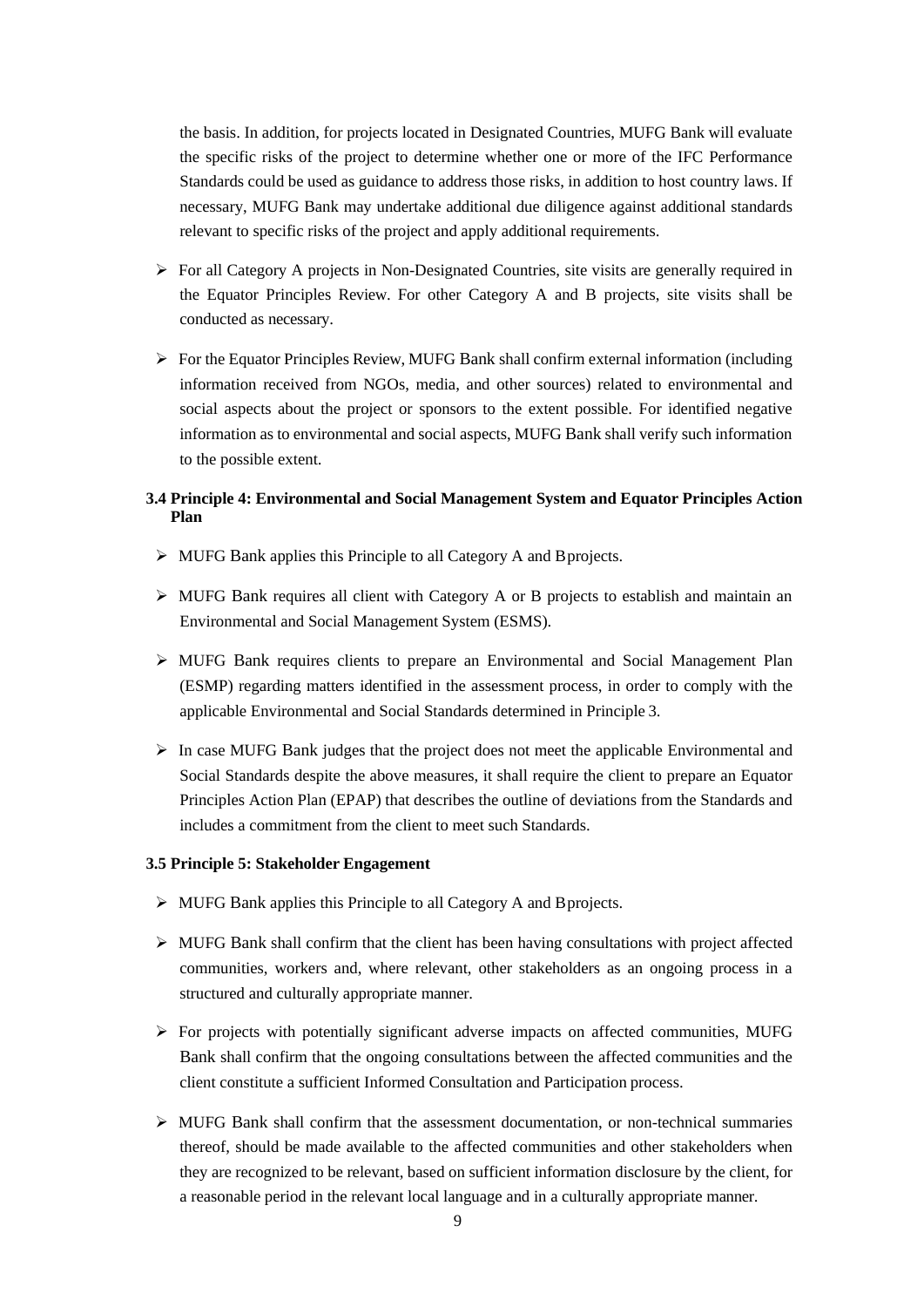- Disclosure of environmental and social risks and adverse impacts, disclosure should occur early in the ESIA process, and in any event before the project construction commences, on an ongoing basis, and MUFG Bank shall confirm that the client documents the results of consultation with the stakeholders.
- $\triangleright$  All projects affecting indigenous peoples will be subject to a process of ongoing consultations based on a sufficient Informed Consultation and Participation process and will comply with the rights and protections for indigenous peoples contained in relevant national law, including those laws implementing host country obligations under international law. In addition, in the case of special circumstances described in IFC Performance Standard 7, projects with adverse impacts on indigenous people will require their Free, Prior and Informed Consent (FPIC).
- $\triangleright$  IFC Performance Standard 7 paragraphs 13-17 detail the special circumstances that require FPIC, which include any of the following:
	- Projects with impacts on lands and natural resources subject to traditional ownership or under the customary use of Indigenous Peoples,
	- Projects requiring the relocation of Indigenous Peoples from lands and natural resources subject to traditional ownership or under customary use,
	- Projects with significant impacts on critical cultural heritage essential to the identity of Indigenous Peoples, or
	- Projects using their cultural heritage for commercial purposes.
- $\triangleright$  Globally for projects that meet these special circumstances, MUFG Bank will require a qualified independent consultant to evaluate the consultation process with Indigenous Peoples, and the outcomes of that process, against the requirements of host country laws and IFC Performance Standard 7.
- $\triangleright$  Where Stakeholder Engagement, including with indigenous peoples, is the responsibility of the host government, MUFG Bank requires the client to collaborate with the responsible government agency during the planning, implementation and monitoring of engagement activities, to the extent permitted by the agency, to achieve outcomes that are consistent with IFC Performance Standard 7.
- $\triangleright$  If a process of good faith negotiations that meets the consultation requirements of IFC Performance Standard 7 has been followed and documented, but it is not clear if FPIC has been achieved, MUFG Bank will determine, with supporting advice from the consultant, if this qualifies as a justified deviation from the requirements of IFC Performance Standard 7, and whether the client should pursue additional corrective actions to meet IFC Performance Standard 7's objectives.

#### <span id="page-11-0"></span>**3.6 Principle 6: Grievance Mechanism**

 $\triangleright$  MUFG Bank applies this Principle to all Category A projects and, as appropriate, to Category B projects.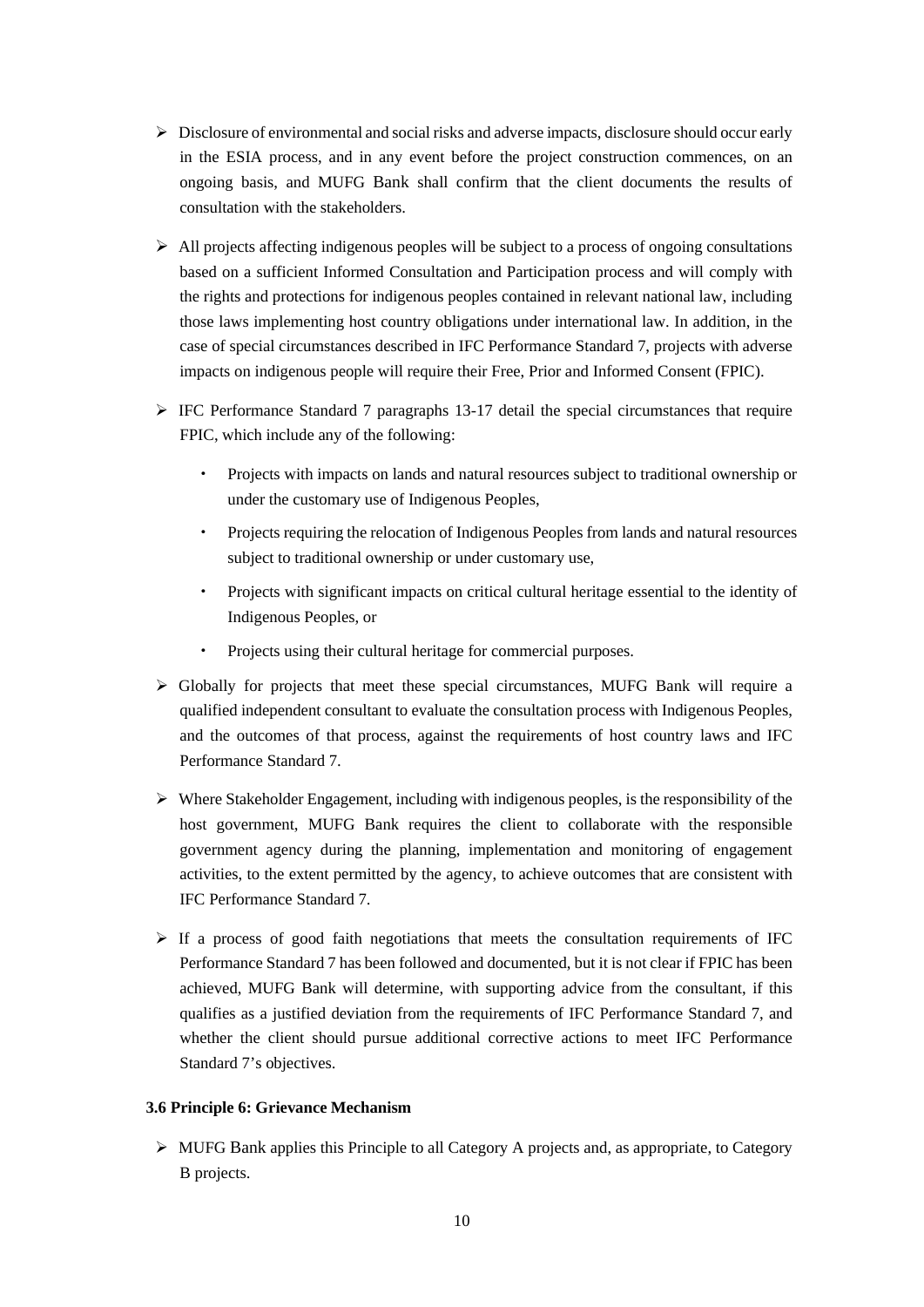- $\triangleright$  MUFG Bank shall confirm that an effective grievance mechanism designed for use by affected communities and workers to receive and facilitate resolution of concerns and grievances about the project's environmental and social performance is established as a part of client's ESMS, and that the said mechanism meets all of the following requirements:
	- The grievance mechanism shall be scaled to the risks and impacts of the project and have affected communities and workers as its primary user;
	- The mechanism shall seek to resolve concerns promptly, using an understandable and transparent consultative process that is culturally appropriate, readily accessible, at no cost, and without retribution to the party that originated the issue or concern;
	- The mechanism should not impede access to judicial or administrative remedies; and
	- The client shall inform the affected communities and workers about the grievance mechanism.

#### <span id="page-12-0"></span>**3.7 Principle 7: Independent Review**

**Project Finance and Project-Related Corporate Loans:** MUFG Bank applies this Principle to all Category A projects and, as appropriate, to Category B projects.

- $\triangleright$  MUFG Bank shall assess whether assessment documentation including the ESMP, the ESMS, and the stakeholder engagement process documentation meet the requirements of the Principles based on an assessment report prepared by an independent environmental and social consultant. The independent environmental and social consultant will also propose or opine on a suitable EPAP capable of bringing the project back into compliance with the Principles or indicate where there is a justified deviation from the applicable standards. The independent environmental and social consultant must be able to demonstrate expertise in evaluating the types of environmental and social risks and impacts relevant to the project.
- $\triangleright$  For Category B projects, any due diligence performed by a multilateral or bilateral financial institution or an OECD Export Credit Agency may be taken into account to determine whether an Independent Review is required.

#### <span id="page-12-1"></span>**3.8 Principle 8: Covenants**

 $\triangleright$  For all projects, regardless of Category, where a client is not in compliance with its environmental and social covenants, MUFG Bank will work with the client on remedial actions to bring the project back into compliance. If the client fails to re-establish compliance within an agreed grace period, MUFG Bank reserves the right to exercise remedies, including calling an event of default, as considered appropriate.

#### **Project Finance and Project-Related Corporate Loans:**

 $\triangleright$  MUFG Bank includes in financing agreements that the client shall covenant to comply with all relevant local, state, and host country environmental and social laws, regulations and permits in all material respects.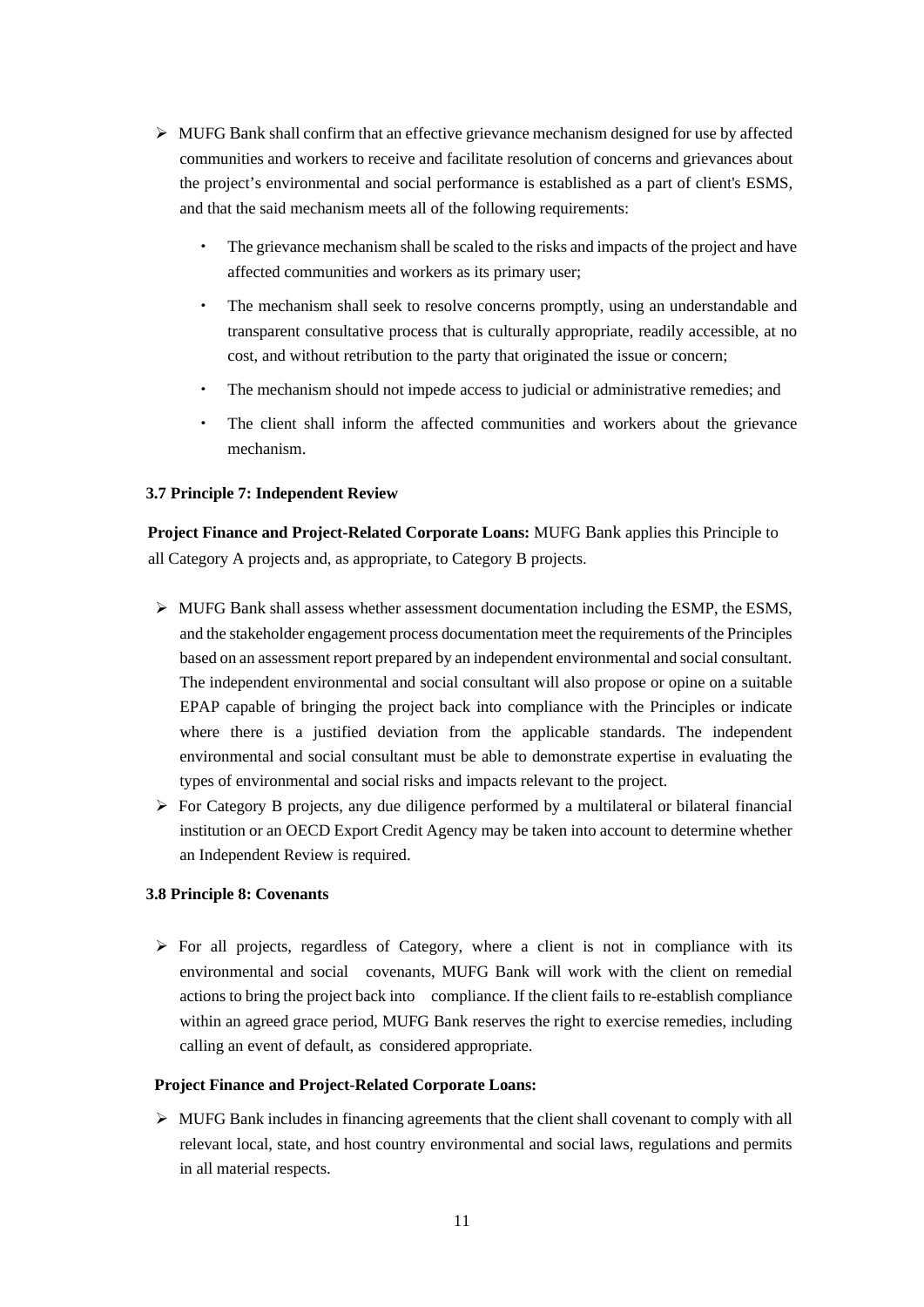- $\triangleright$  For all Category A and B projects, MUFG Bank shall reflect the results of the Equator Principles Review in the decision-making for financing. The following points should be contained in financing agreements:
	- (1) The client shall comply with the ESMPs and Equator Principles AP (where applicable) during the construction and operation of the project in all material respects;
	- (2) The client shall provide periodic reports (with the frequency of these reports proportionate to the severity of impacts, or as required by law, but not less than annually) prepared by in-house staff or third party experts, that i) document compliance with the ESMPs and EPAP (where applicable), and ii) provide representation of compliance with relevant local, state and host country environmental and social laws, regulations and permits; and
	- (3) The client shall decommission the facilities, where applicable and appropriate, in accordance with an agreed decommissioning plan.

#### **Project-Related Refinance and Project-Related Acquisition Finance:**

 $\triangleright$  MUFG Bank will take reasonable measures to ensure that all existing environmental and social obligations continue to be included in the new financing documentation.

#### <span id="page-13-0"></span>**3.9 Principle 9: Independent Monitoring and Reporting**

- **Project Finance and Project-Related Corporate Loans:** MUFG Bank applies this Principle to all Category Aprojects and, as appropriate, to Category B projects.
	- (1) To ensure ongoing monitoring and reporting over the life of the loan, MUFG Bank shall require additional monitoring and reporting through independent environmental and social consultants, or external experts appointed by the client to verify the monitored information, in accordance with the frequency required in Principle 8b.
	- (2) In the specific case of monitoring of Project-Related Corporate Loans to national, regional, or local governments, and governmental ministries and agencies, MUFG Bank may decide between requiring an Independent Environmental and Social Consultant or relying on internal monitoring by MUFG Bank. At that time, MUFG Bank may take into account any monitoring performed by a multilateral or bilateral financial institution or an OECD Export Credit Agency.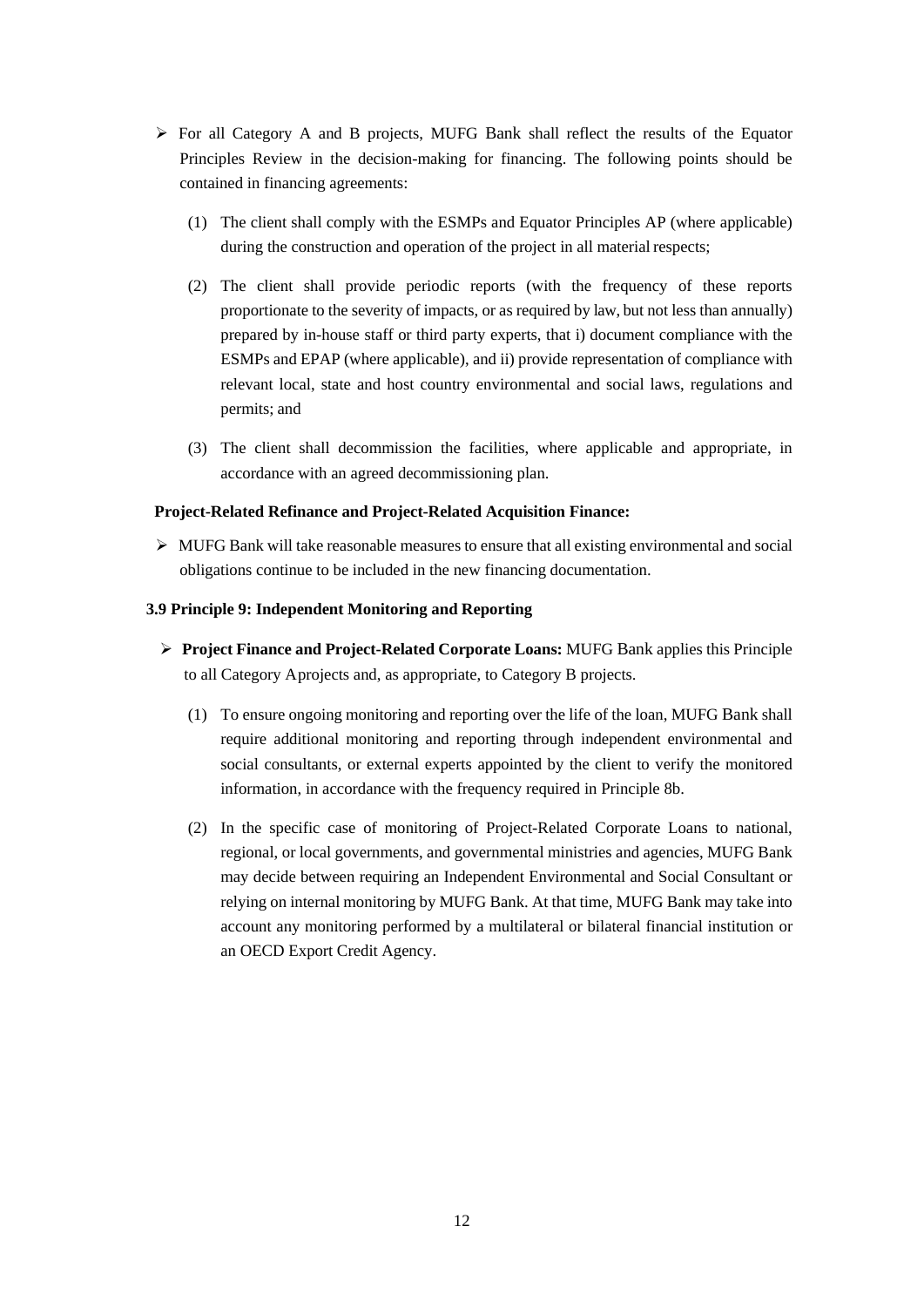#### <span id="page-14-0"></span>**3.10 Principle 10: Reporting and Transparency:**

- **Client Reporting Requirements: For all Category A projects and, as appropriate, Category B projects based on its analysis of the assessment documentation,** the following client reporting requirements are in addition to the disclosure requirements in Principle 5 (Stakeholder Engagement).
	- (1) The client will ensure that, at a minimum, a summary of the ESIA is accessible and available online and that it includes a summary of human rights and climate change risks and impacts when relevant.
	- (2) The client will publicly report greenhouse gas (GHG) emission levels (combined Scope 1 and Scope 2 Emissions) and, if appropriate, the GHG efficiency ratio during the operational phase for projects emitting over  $100,000$  tonnes of  $CO<sub>2</sub>$  equivalent annually. Refer to Annex A for detailed requirements on GHG emissions reporting.
	- (3) MUFG Bank will encourage the client to share commercially non-sensitive projectspecific biodiversity data with the Global Biodiversity Information Facility (GBIF) and relevant national and global data repositories, using formats and conditions to enable such data to be accessed and re-used in future decisions and research applications.
- **MUFG BANK Reporting Requirements:** The outline of procedures for confirming environmental and social considerations, and the number of year-to-date transactions per category subject to the confirmation of environmental and social considerations shall be disclosed on the MUFG Bank website and periodically updated. The reporting period of the information shall be clearly specified. The minimum reporting requirements are detailed in Annex B, taking into account appropriate confidentiality considerations.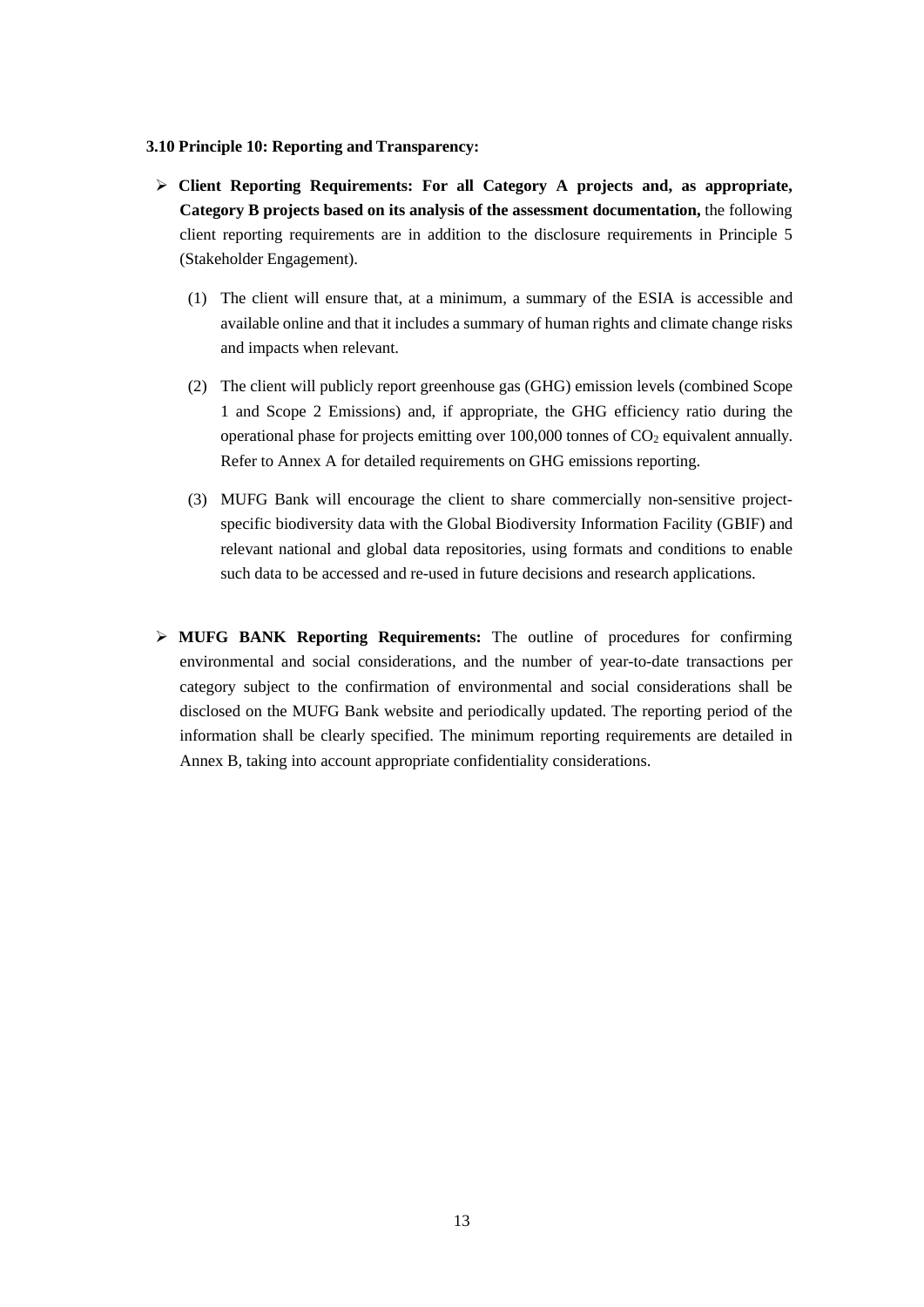# <span id="page-15-0"></span>**Annex A: Climate Change: Alternatives Analysis, Quantification and Reporting of Greenhouse Gas Emissions**

The implementation requirements detailed in these annexes are an integral part of the Equator Principles.

# **[Alternatives Analysis]**

- $\triangleright$  MUFG Bank requires the client to implement alternatives analysis to evaluate technically and financially feasible and cost-effective options available to reduce project-related greenhouse gas (GHG) emissions during the design, construction and operation of the project.
- $\triangleright$  For Scope 1 Emissions, this analysis will endeavor to ascertain the best practicable environmental option and will include consideration of alternative fuel or energy sources if applicable. Where an alternatives analysis is required by a regulatory permitting process, the analysis will follow the methodology and time frame required by the relevant process. For projects in high carbon intensity sectors, the alternatives analysis will include comparisons to other viable technologies, used in the same industry and in the country or region, with the relative energy efficiency, GHG efficiency ratio, as appropriate, of the selected technology.
- $\triangleright$  High carbon intensity sectors indicatively include but are not limited to the following, as outlined in the World Bank Group EHS Guidelines: thermal power, cement and lime manufacturing, integrated steel mills, base metal smelting and refining, and foundries pulp mills and potentially agriculture.
- $\triangleright$  Following completion of an alternative analysis, the client will provide, through appropriate documentation, evidence of technically and financially feasible and cost-effective options and justification of why the alternative technologies were not selected. This does not modify or reduce the requirements set out in the applicable standards (e.g. IFC Performance Standard 3).

#### **[Qualification and Reporting]**

- $\triangleright$  Calculation of GHG emissions will be conducted by the client in line with the GHG Protocol to allow for aggregation and comparability across projects, organizations and jurisdictions. Clients may use national reporting methodologies if they are consistent with the GHG Protocol. The client will quantify Scope 1 and Scope 2 Emissions.
- MUFG Bank will require the client to report publicly on an annual basis throughout the loan period on GHG emission levels (combined Scope 1 and Scope 2 Emissions) and GHG efficiency ratio, as appropriate, during the operational phase for projects emitting over 100,000 tonnes of  $CO<sub>2</sub>$  equivalent annually. MUFG Bank will also encourage clients to report publicly on projects emitting over 25,000 tonnes a year.
- $\triangleright$  MUFG Bank allows the client to satisfy public reporting requirements via regulatory requirements for reporting or environmental impact assessments, or voluntary reporting mechanisms such as CDP (formerly known as the Carbon Disclosure Project) where such reporting includes emissions at project level.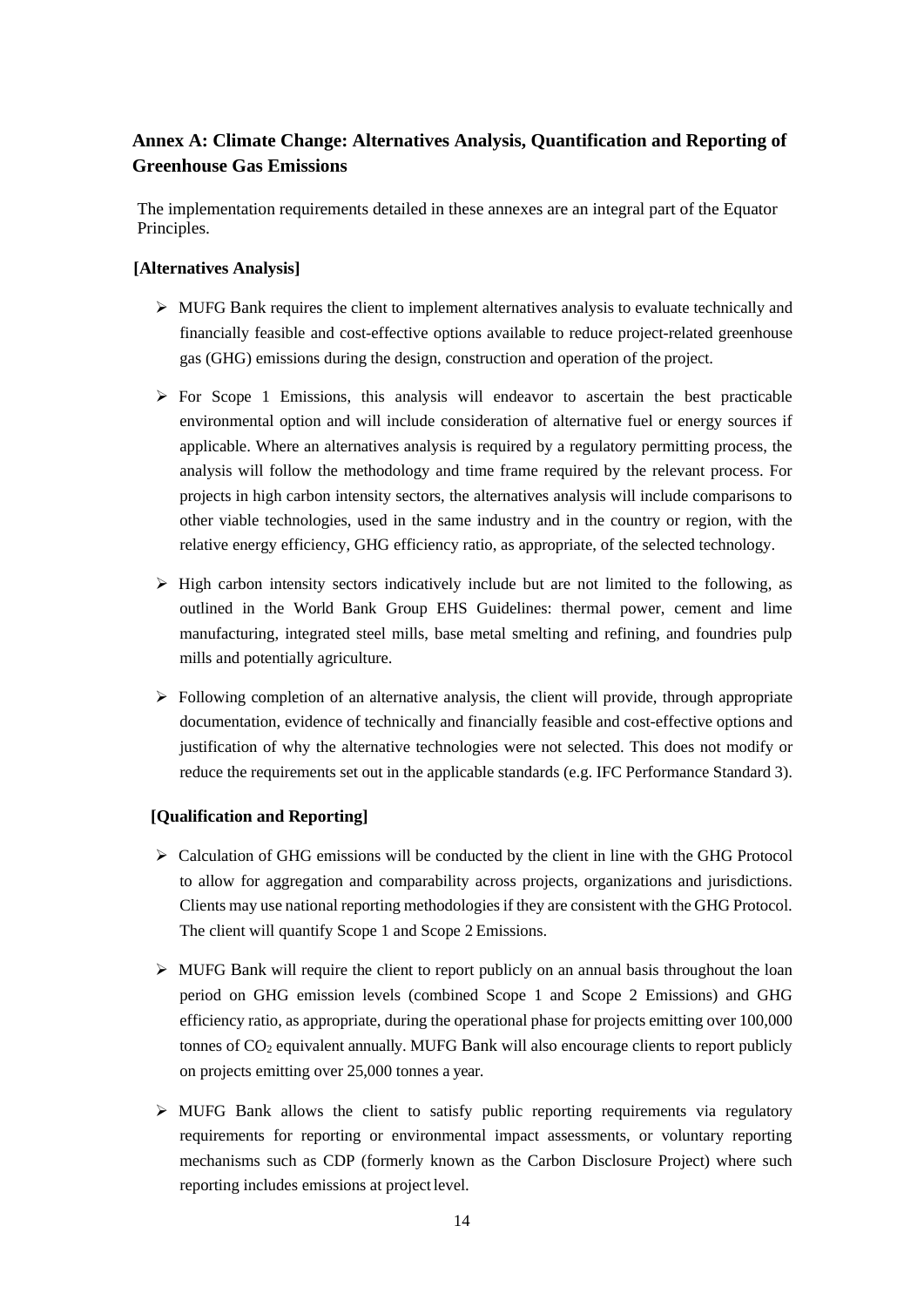Where appropriate, MUFG Bank will encourage clients to publish a summary of the alternatives analysis as part of the ESIA. In some circumstances where the public disclosure of project-level emissions is not appropriate, MUFG Bank will not require the client to disclose GHG emissions.

#### **Climate Change Risk Assessment**

- $\triangleright$  The Climate Change Risk Assessment should address the following questions at a high level:
	- What are the current and anticipated climate risks (transition and/or physical as defined by the TCFD) of the project's operations?
	- Does the client have plans, processes, policies and systems in place to manage these risks? i.e. to mitigate, transfer, accept or control.
- This assessment should also consider the project's compatibility with the host country's national climate commitments, as appropriate.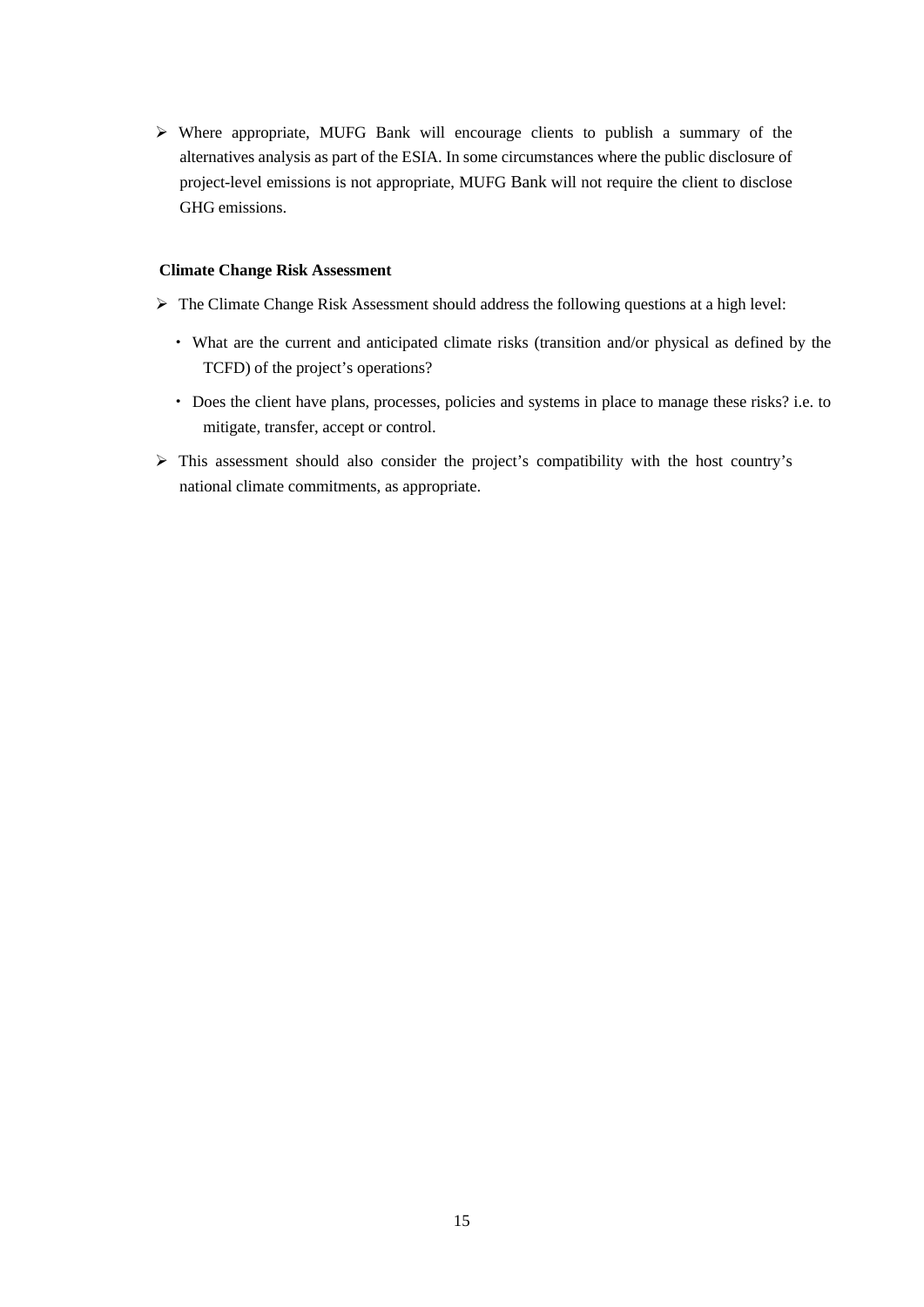# <span id="page-17-0"></span>**Annex B** - **Minimum Reporting Requirements**

 $\triangleright$  MUFG Bank will report annually and as per the requirements detailed in all of the sections below. The reports will not contain any personal information related to individuals.

# **[Reporting on the Implementation of Confirmation of Environmental and Social Considerations]**

- $\triangleright$  MUFG Bank will publish the number of projects reviewed to confirm the environmental and social considerations, and the status of implementation of the Principles on Mitsubishi UFJ Financial Group's website.
- $\triangleright$  MUFG Bank will specify the reporting period (i.e. start and end dates) for the above reporting on the number of projects reviewed and the implementation status.

[Project Finance Advisory Services Data]

- $\triangleright$  MUFG Bank will report on the total number of Project Finance Advisory Services mandated during the reporting period. The total will be broken down by sector and region.
- $\triangleright$  MUFG Bank will report the data for Project Finance Advisory Services under a separate heading from Project Finance and Project-Related Corporate Loans (PRCL). Project Finance Advisory Services data will exclude the category and whether an independent review has been carried out because the project is often at an early stage of development and not all information is available.

[Project Finance and Project-Related Corporate Loans Data]

- $\triangleright$  MUFG Bank will display the data for Project Finance transactions and PRCL separately.
- $\triangleright$  MUFG Bank will report on the total number of Project Finance transactions and total number of PRCL that reached financial close during the reporting period, for projects that went through the confirmation of environmental and social considerations.
- $\triangleright$  The totals for each Project Finance and PRCL will be broken down by Category (A, B or C) and then by:
	- (1) Sector (i.e. Mining, Infrastructure, Oil and Gas, Power, Others)
	- (2) Region (i.e. Americas, Europe Middle East and Africa, Asia Pacific)
	- (3) Country Designation (i.e. Designated Country or Non-Designated Country)
	- (4) Whether an independent review has been carried out

[ Project-Related Refinance and Project-Related Acquisition Finance]

- MUFG Bank will report on the total numbers of Refinance and Acquisition Finance transactions that reached Financial Close during the reporting period.
- $\triangleright$  The totals for each product type will be broken down by: